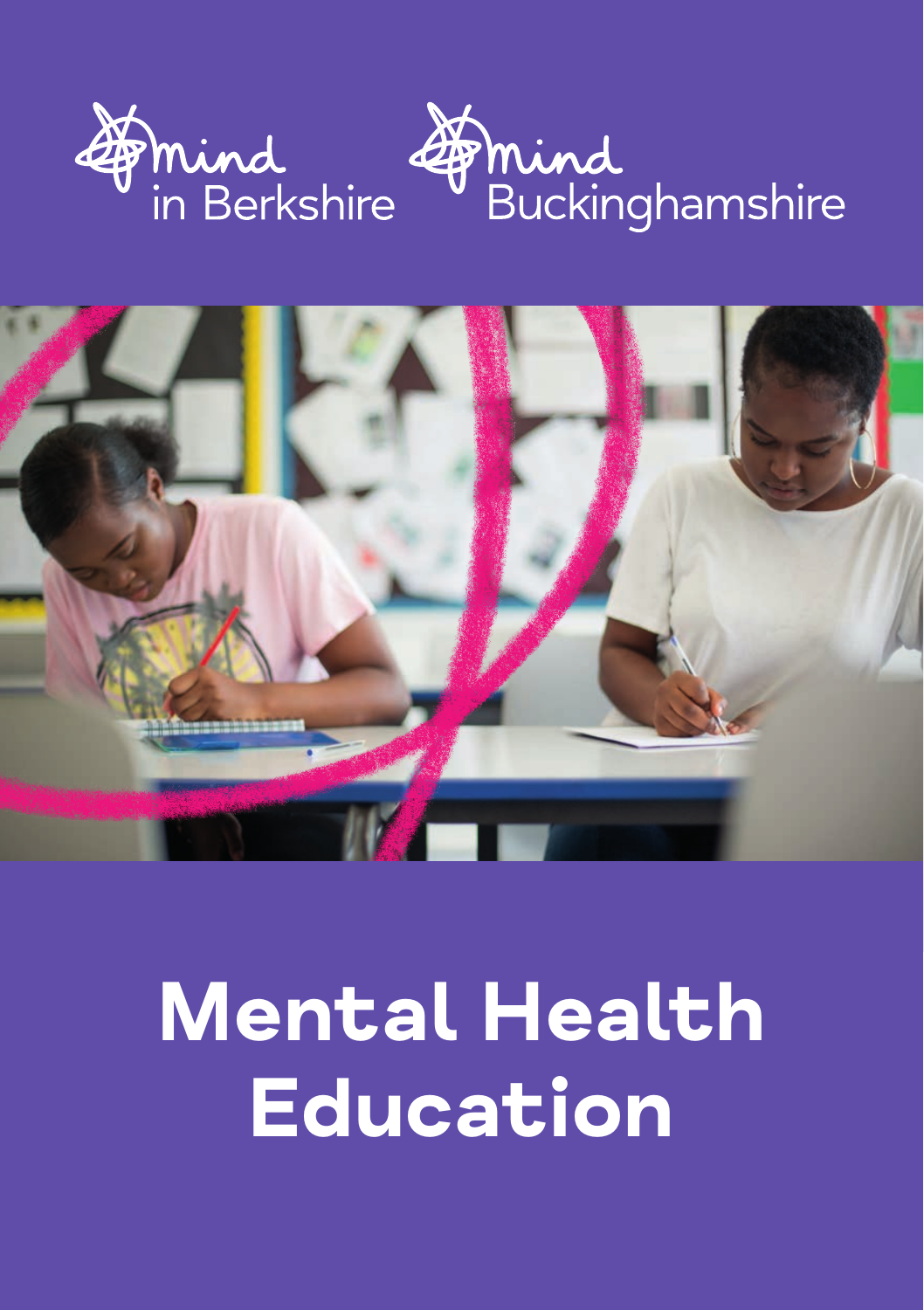

# **Start the conversation around mental health workshops, assemblies and more…**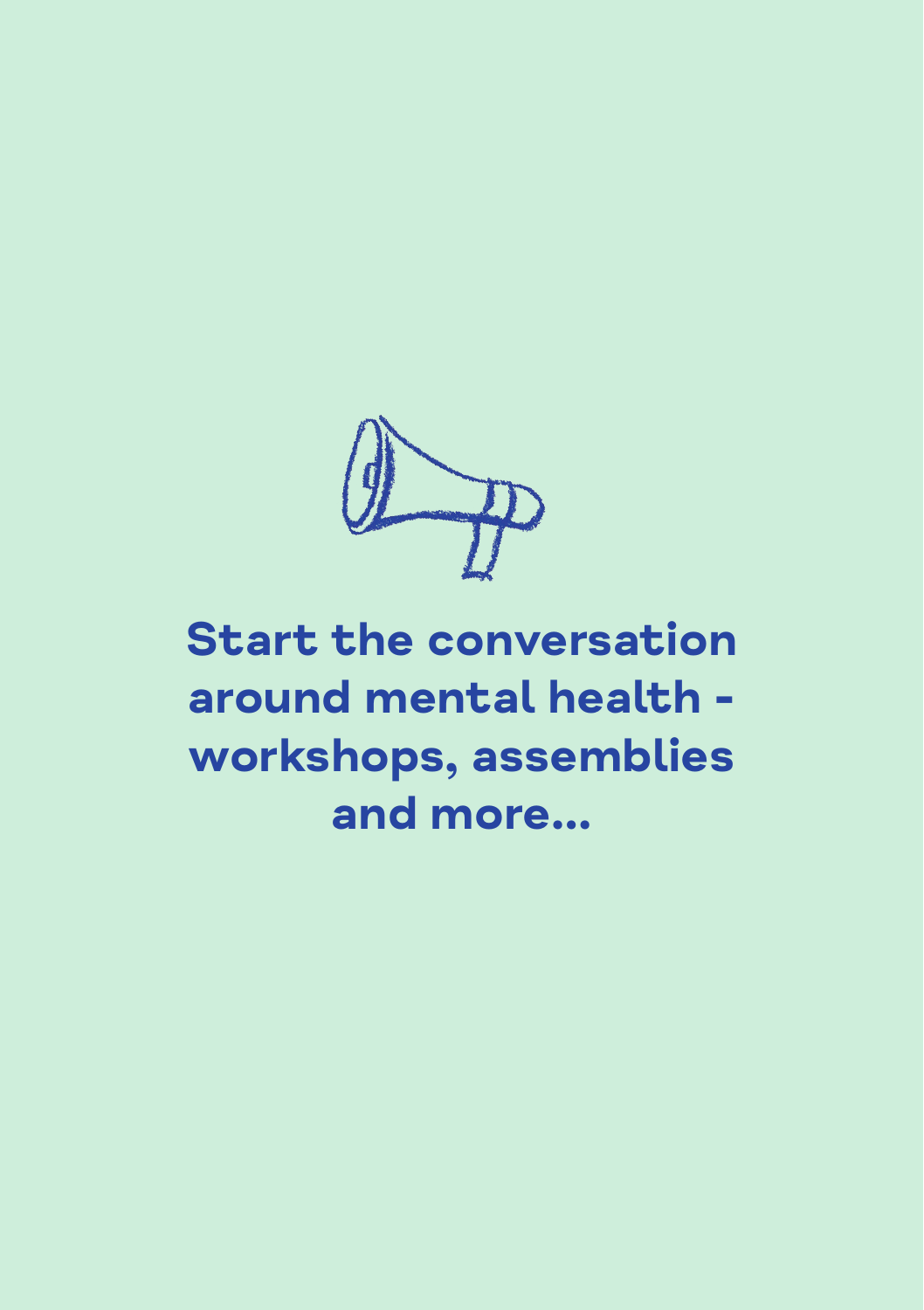# **Our sessions**

We can create bespoke educational workshops, talks and courses specific to your needs.

Please see our ready made sessions below:

#### **Let's talk about mental health**

Students will gain a deeper understanding of what mental health is, the importance of talking and where to go for help. **Suitable for: KS1 - KS5**

#### **School transitions (secondary & university)**

This session explores practical strategies to help students cope with transitioning to secondary school and to university (separate sessions for each). **Suitable for: KS2 & KS5** 

#### **Pressures & stressors**

In this session, we explore the pressures young people are facing today; how stress and anxiety affect our mental health. We look at healthy ways we can manage stress and where to go for help. **Suitable for: KS1 – KS5**



 $6I$  **really enjoyed today's session, I now have a stronger knowledge**  of mental health<sup>9</sup>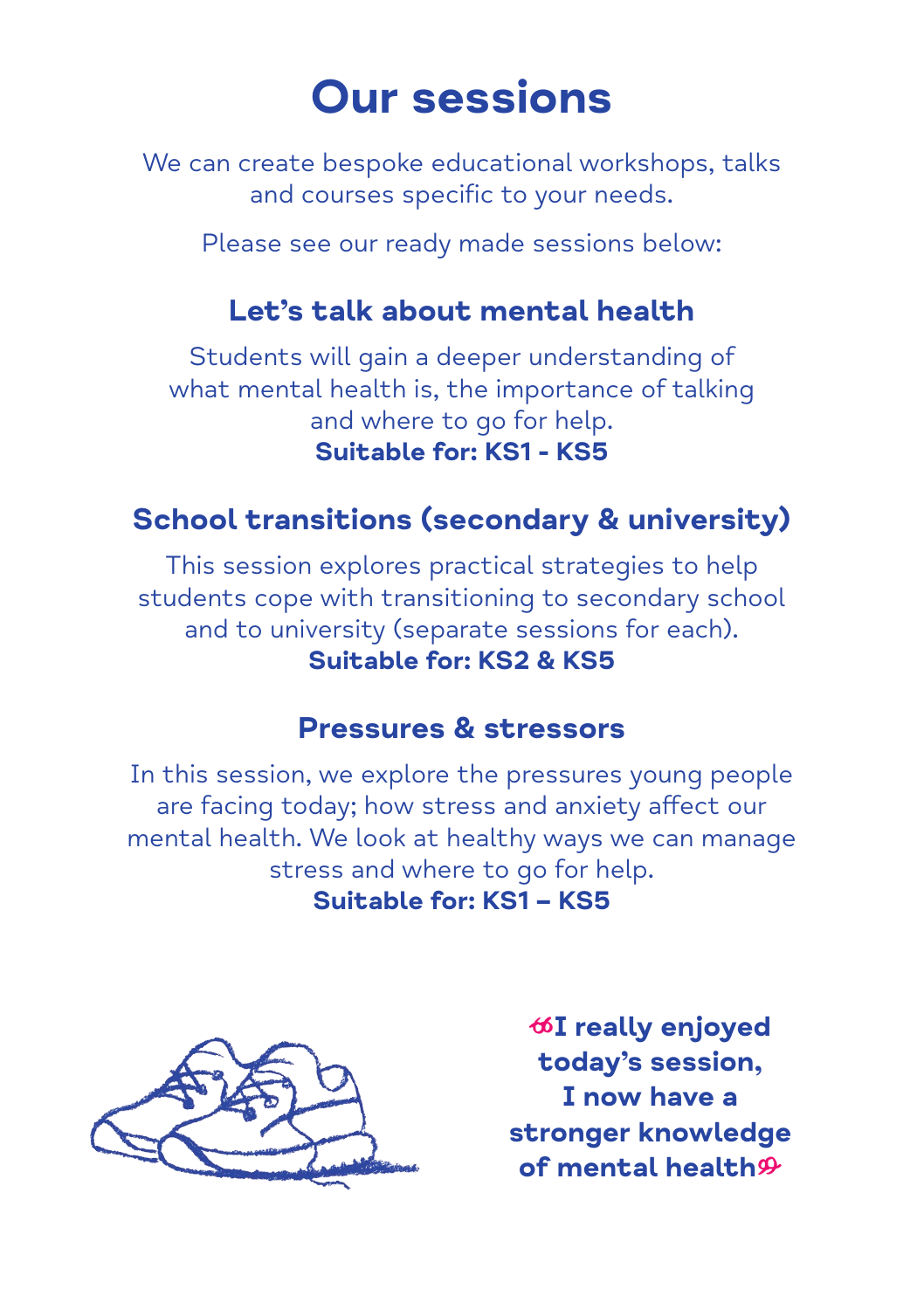

#### **Steps to wellbeing**

This interactive session will focus on ways to improve and maintain our wellbeing. **Suitable for: KS1 – KS5**

#### **Mindful media**

A session covering the positives and negatives of social media and how to navigate it in a healthy way. **Suitable for: KS3 – KS5**

#### **Low mood & positive routines**

To understand the symptoms of low mood/depression and practical strategies to help promote positive mood and wellbeing. **Suitable for: KS3 – KS5**



"The facilitator was friendly and engaging. Encouraging and inclusive for all the children $\mathcal P$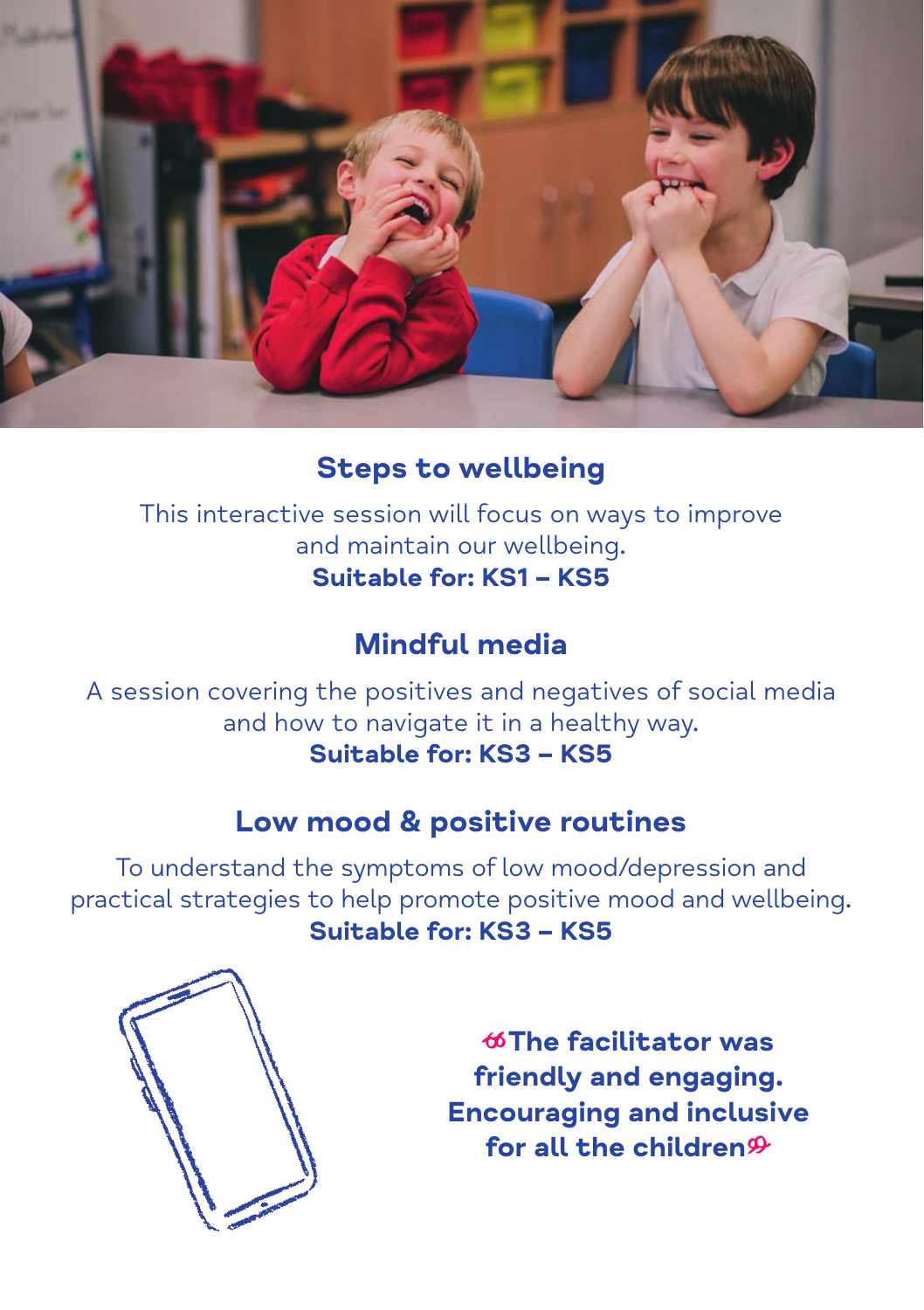#### **Carpet time**

Using the following books:

• Ruby's Worry

• How big are your worries Little Bear?

This session focuses on talking about worries and feelings; using the stories in each book to focus on what makes us feel worried (among other feelings) and how can we look after ourselves (one session per book). **Suitable for: Reception & KS1**



#### **Please note:**

All sessions are one hour in length however longer sessions can be arranged.

These sessions are for a maximum of 30 attendees, please get in touch with us if you would like a session for more people.

All sessions can be adapted to suit adults.

#### **Assemblies**

Our assemblies cover mental health awareness and can be for the whole school or specific year groups. We ensure all assemblies are age-appropriate.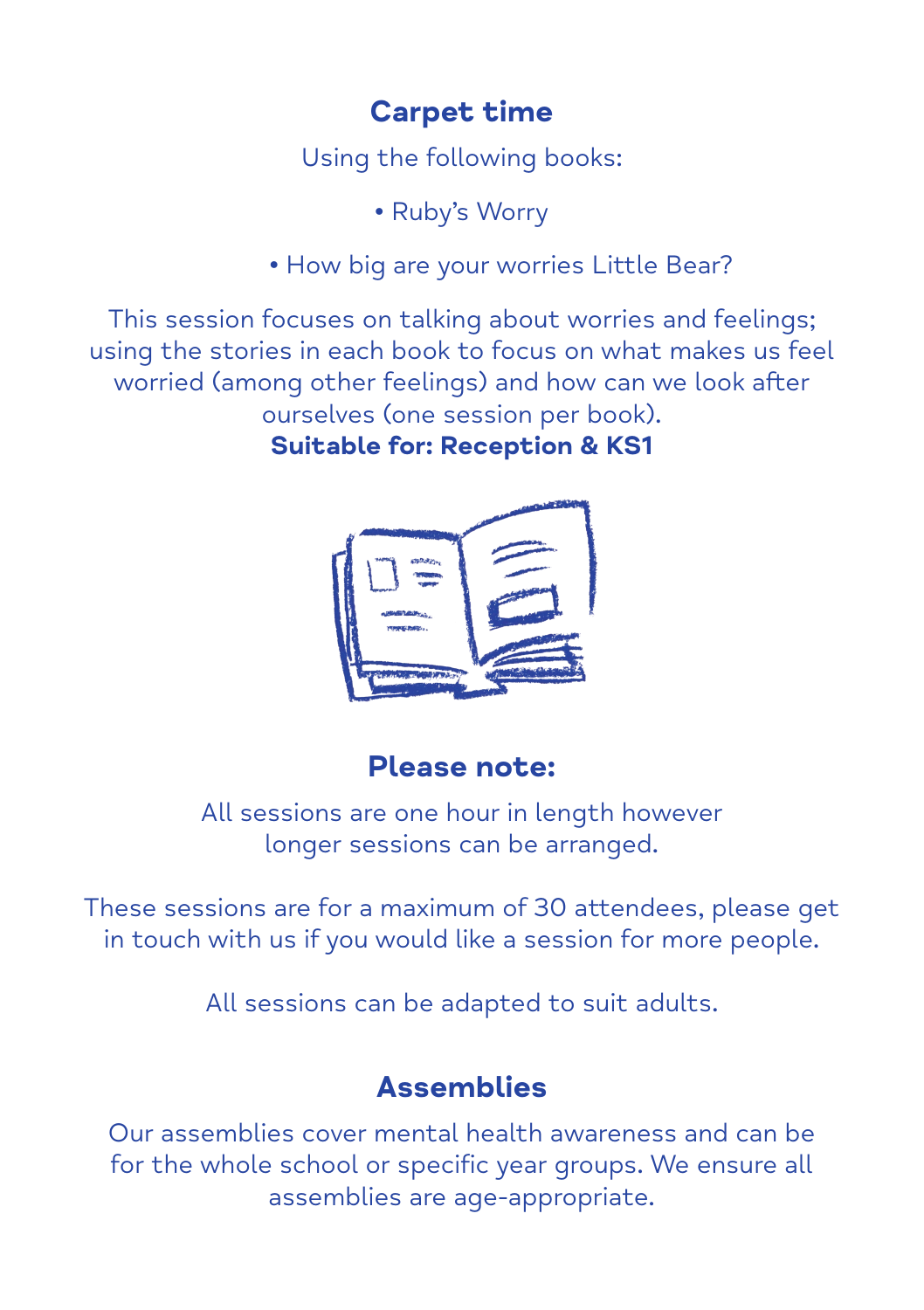# **Booking & price information**

Assemblies - £100 Workshop (1hr) - £100 Half day - £300 Full day - £600

If you are interested in booking and for more information, please email **cyp@bucksmind.org.uk** or call **01494 463364**.



# **Training services**

Here at Buckinghamshire Mind we can support adults to stay well, both in the workplace and in their personal lives, through our interactive and informative professional training workshops and presentations.

All our courses are suitable for managers and staff in the private, public or voluntary sectors.

**For more information please contact: training@bucksmind.org.uk or visit: www.bucksmind.org.uk/service/training-services**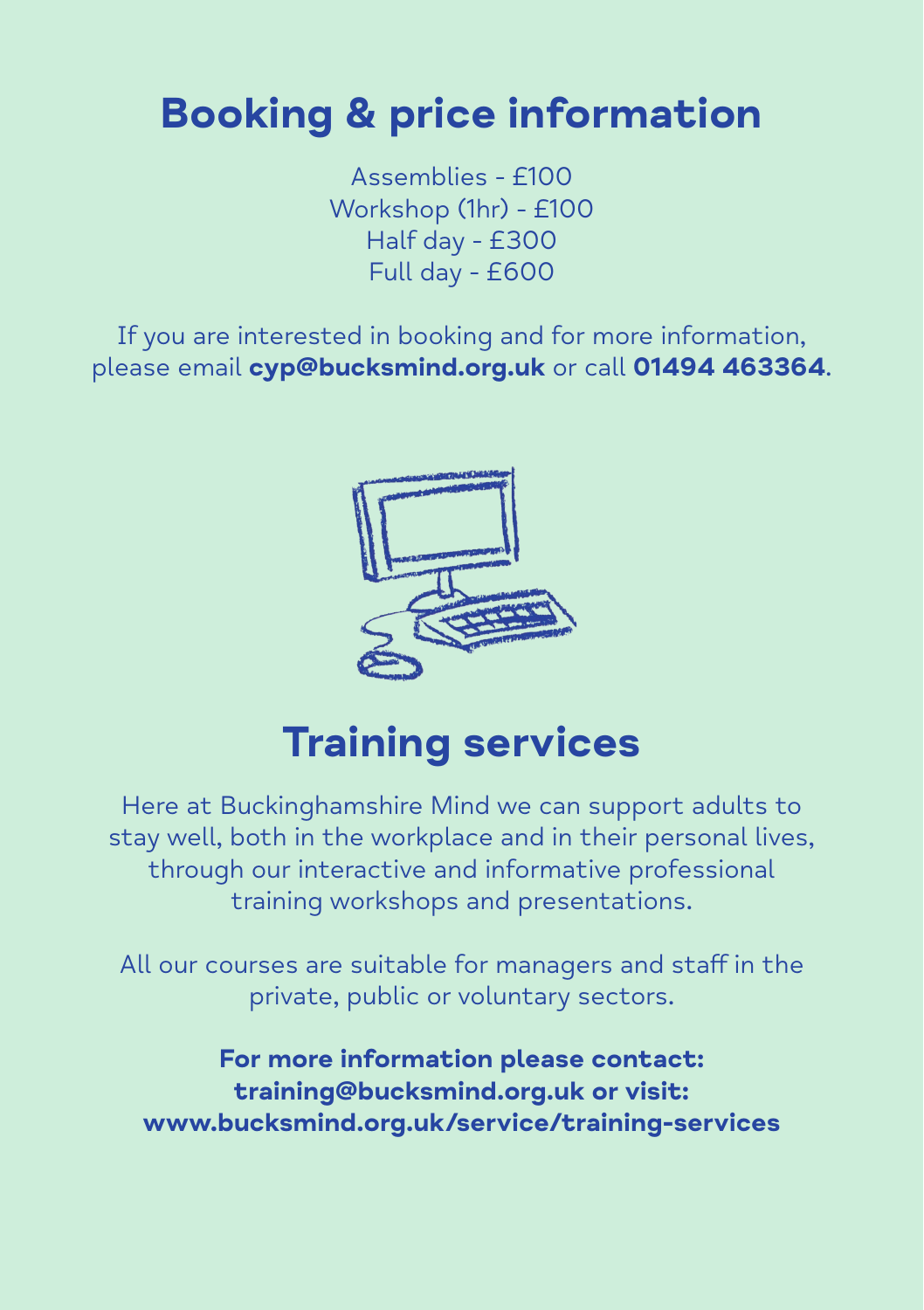



# **About Buckinghamshire Mind**

We are Buckinghamshire Mind, the mental health charity. Our vision is that everyone with a mental health problem gets both support and respect.

We connect. We support. We influence. We deliver services in our local communities, in Buckinghamshire and East Berkshire. We promote wellbeing and recovery; we prevent mental ill health; we offer talking therapies and we provide support in times of crisis.

We are affiliated to national Mind and proud to play our part in the local Mind network. Together we are Mind. Open, caring, experienced, unstoppable, together.

We stand up for mental health. Our services change lives. For support. For respect. For you.

Buckinghamshire Mind is run by local people for local people and is responsible for its own funding and the services it provides. To donate or fundraise for us, please visit **www.bucksmind.org.uk/support-us**

# **Contact**

**T: 01494 463364 W: www.bucksmind.org.uk E: info@bucksmind.org.uk**